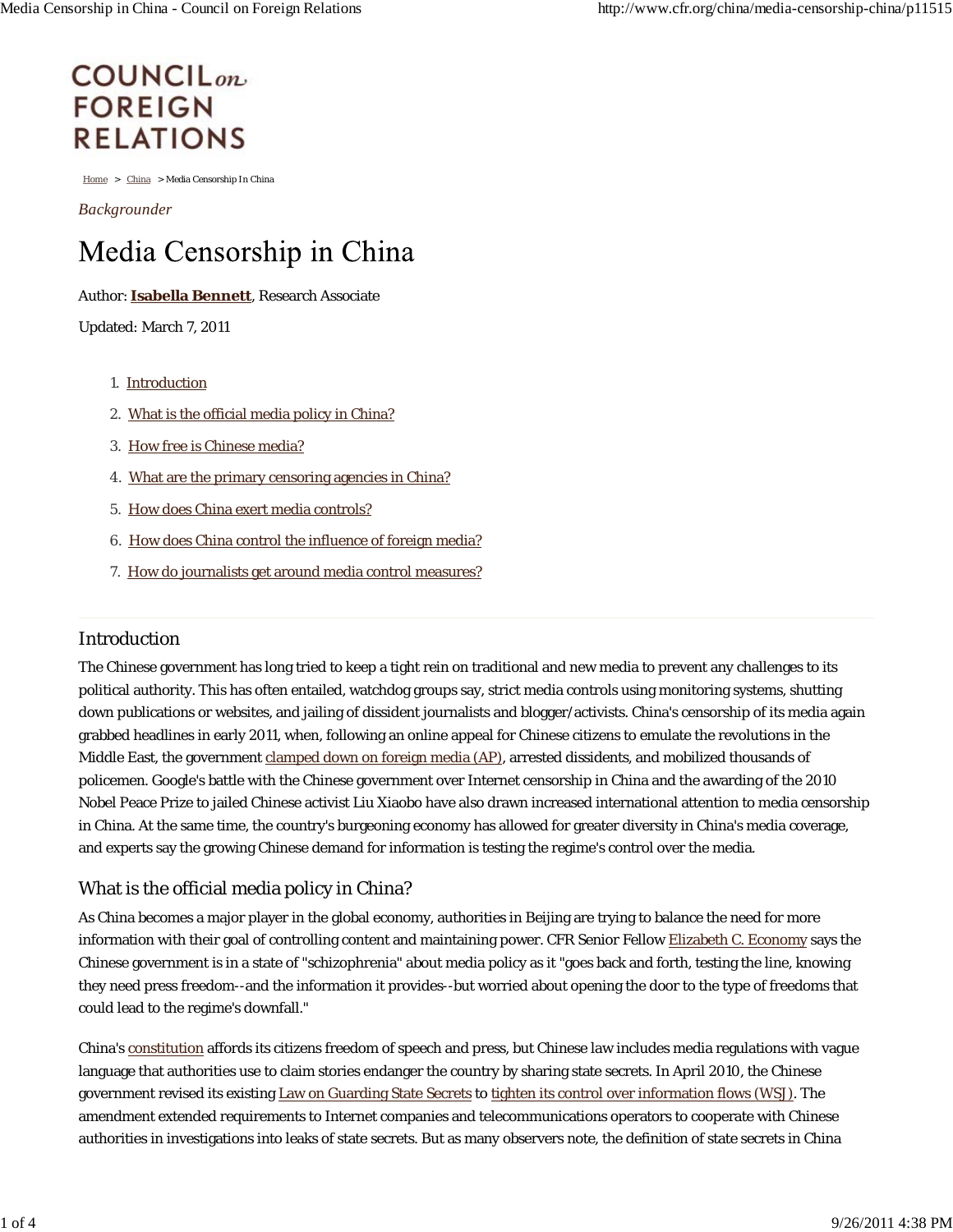remains vague and thus could be used to censor any information the authorities deem as harmful to their political or economic interests. "In the new law, the definition of state secrets remains as sweeping as the original law and still fails to comply with international human rights standards," says the nongovernmental advocacy group Human Rights in China.

In May 2010, the government issued its first white paper on the Internet in which it emphasized the concept of "Internet sovereignty," requiring all Internet users in China, including foreign organizations and individuals, to abide by Chinese laws and regulations. Analyst Rebecca MacKinnon, an expert on global Internet policy, writes "the regime actually uses the Internet not only to extend its control but also to enhance its legitimacy."

### How free is Chinese media?

The watchdog group Reporters without Borders ranked China 171 out of 178 countries in its 2010 worldwide index of press freedom. Journalists face harassment and prison terms for violating rules laid down by the government and are therefore pressured into "self-censorship." CFR Press Fellow Matt Pottinger explains that Chinese media disseminators usually employ their own monitors to ensure political acceptability of their content.

Censorship guidelines are often circulated weekly from the Communist Party propaganda department and the government Bureau of Internet Affairs to prominent editors. A leaked March 2010 version (*NYT*) offers some insight into the prohibitions listed.

China's media is undergoing a process of commercialization, which some observers believe is leading to growing competition, diversified content, and an increase in investigative reporting by Chinese news agencies. Only state agencies can own media in China, but there is creeping privatization. China News Network Corporation (CNC), a twenty-four-hour global news network launched in July 2010, for example, is reportedly half privately financed.

According to a government report, the number of publications has soared in recent years, with over eight thousand magazines, more than two thousand newspapers, and some 374 television stations in the country. However, Pottinger argues that the plethora of newspapers has not delivered plurality to the media landscape in China. The myriad new publications remain "a populist, socialist media, just as controlled by the government," he says. "The seemingly chatty, freewheeling press is not really freewheeling at all. The Chinese Communist Party is just more cunning about how it controls public opinion."

Certain websites that the government deems potentially dangerous are blocked during periods of controversy *(Telegraph)* such as the BBC's Chinese language website, the *New York Times*' website, and Wikipedia. Specific material deemed a threat to political stability such as controversial photos, search terms, or particular iPhone applications are also banned.

#### What are the primary censoring agencies in China?

More than a dozen government bodies (*NYT*) are involved in reviewing and enforcing laws related to information flow within, into, and from China. The most powerful monitoring body is the Communist Party's Central Propaganda Department (CPD), which coordinates with General Administration of Press and Publication (GAPP) and State Administration of Radio, Film, and Television (SARFT) to make sure content promotes party doctrine. Xinhua, the state news agency, is considered a propaganda tool by press freedom organizations. The CPD gives media outlets directives restricting coverage of politically sensitive topics--such as protests, Tibet, and Taiwan.

The CPD guidelines are enforced through directives issued to heads of media outlets, demanding that they kill controversial stories and instructing how to cover delicate topics. For example, in March 2010, thirteen daily Chinese newspapers were censored and threatened with punishment when they published a joint editorial calling for the elimination of "hukou," a household registration system that limits the access of rural migrant workers to public services guaranteed to urban residents. The editorial was removed from the newspapers' websites within hours of its posting.

Journalists who do not follow the rules face reprisals in the workplace or, worse, prison terms. Tan Zuoren was sentenced to five years in prison (*CSMonitor*) for drawing attention to government corruption and poor construction of school buildings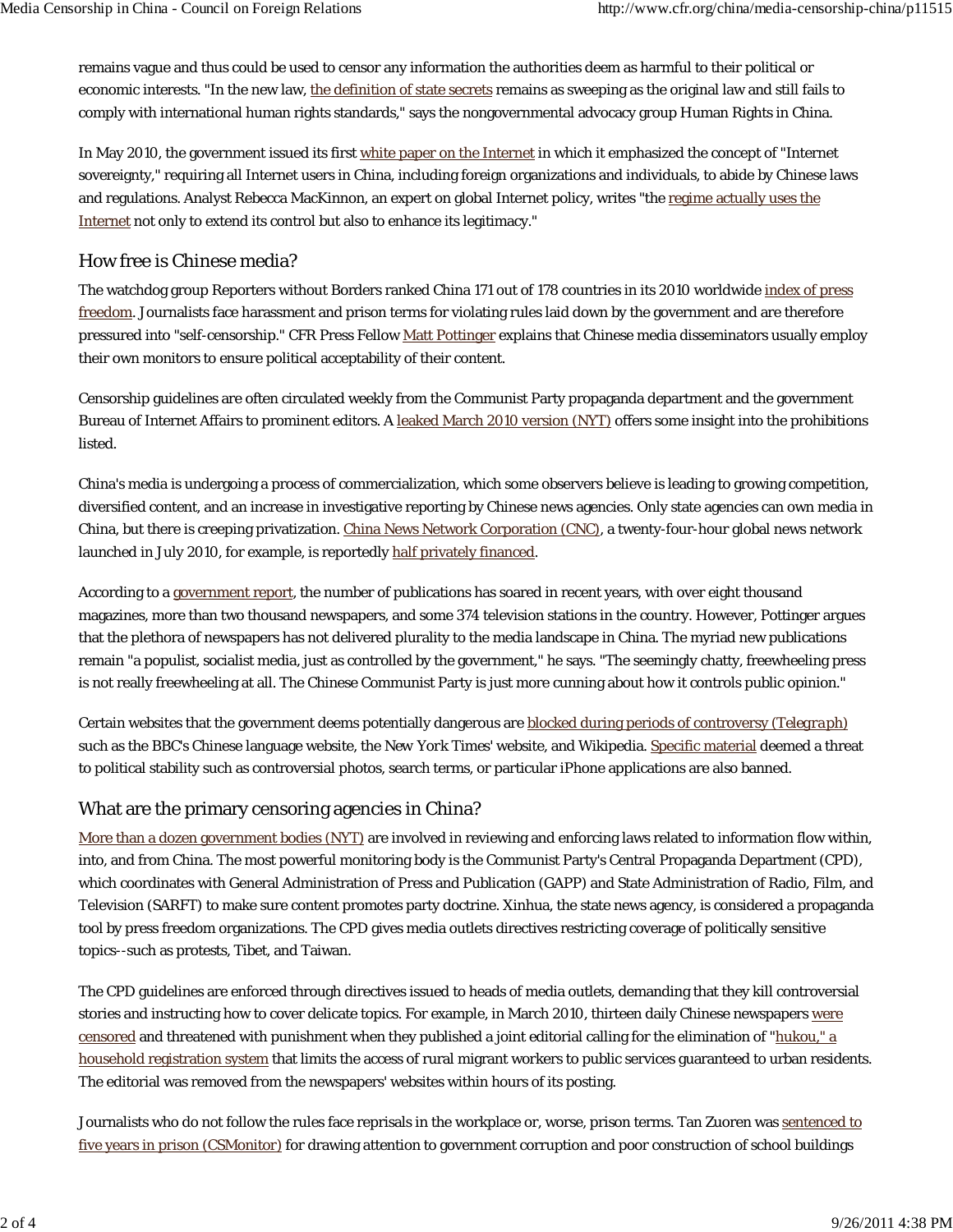that collapsed and killed thousands of children during the 2008 earthquake in Sichuan province. All inquiries into the issue were blocked by the Chinese government and Zuoren's volunteers were also harassed or beaten.

Publicizing the CPD guidelines also invites punishment, as they may be classified as "state secrets," such as in the case of Shi Tao, a journalist detained in 2004 who is serving a ten-year sentence for posting an online summary describing the CPD's instructions for how to report the fifteen-year anniversary of events at Tiananmen Square.

Pottinger adds that on top of such national restrictions, provincial and local officials release their own directives. Often times, these directives can be detrimental to public health, as in 2008 when local government officials delayed reports (*FT*) of contaminated milk that sickened hundreds of thousands of children.

### How does China exert media controls?

The Chinese government employs a diverse range of methods to induce journalists to censor themselves rather than risk punishment. Tactics include dismissals and demotions; authorities also sue journalists for libel, impose fines or close news outlets. Furthermore, it is not uncommon for journalists who overstep boundaries to be imprisoned. As of December 2010, China was tied with Iran for the most jailed journalists in a single country with at least thirty-four journalists imprisoned according to the Committee to Protect Journalists.

Reporters without Borders estimates that seventy-seven "netizens" and cyber dissidents are also jailed. Chinese rights activist Liu Xiaobo was sentenced (*Guardian)* to eleven years in prison for publishing controversial opinions on the Internet and calling for democratic reforms and freedom of speech in Charter 08, which earned him the Nobel Peace Prize. Censors reacted fiercely to block the news about the Nobel from penetrating China. Beijing refused to release Liu from prison for the Nobel ceremony and stepped up anti-Nobel rhetoric (BBC) to discredit the award.

#### How does China control the influence of foreign media?

China requires foreign correspondents to get permission before making reporting trips within the country, and reporters often face harassment if they cover delicate issues. All inbound data from foreign Internet sources is filtered through one of three computer centers (*NYT*) in Beijing, Shanghai, and Guangzhou where keywords alert authorities of provocative content.

As part of its bid to host the 2008 Olympics, China promised to relax constraints, but critics accuse China of reneging on its promise. The Foreign Correspondents Club of China reported 178 cases of interference (including detention, harassment, property destruction, and violence) with foreign media in 2008. Some journalists and bloggers arrested before and after the 2008 Beijing Olympics remain in prison as of February 2011. In addition, China continues to filter foreign (and domestic) content on the Internet--in many cases using technology provided by U.S. companies as this Backgrounder notes.

In response to the early 2011 protests that rocked the Middle East and led to the ouster of prominent autocrats in Tunisia and Egypt, Secretary Hillary Clinton pledged to continue U.S. efforts to weaken censorship in countries with repressive governments like China and Iran. In response, China warned the United States to not meddle in internal affairs (BBC) of other countries, consistent with its usual response to foreign objections of its media repression. Experts say criticism coming from outside China has little effect on its policy.

## How do journalists get around media control measures?

Despite the systematic control of news in China--the U.S. State Department estimates China has between thirty thousand and fifty thousand Internet monitors--editors and journalists find ways to get news past the censors. Some analysts say the primary space for freedom of speech in China is the blogosphere, where journalists use humor and political satire to criticize the Chinese government. Bloggers also spell out Chinese characters phonetically or substitute (*WSJ*) "similar-sounding innocuous characters" to circumvent censorship tools.

In a February 2011 testimony before the U.S.-China Economic and Security Review Commission, CFR's Economy notes how the Internet has increasingly become a means for Chinese citizens to ensure official accountability and rule of law. She also